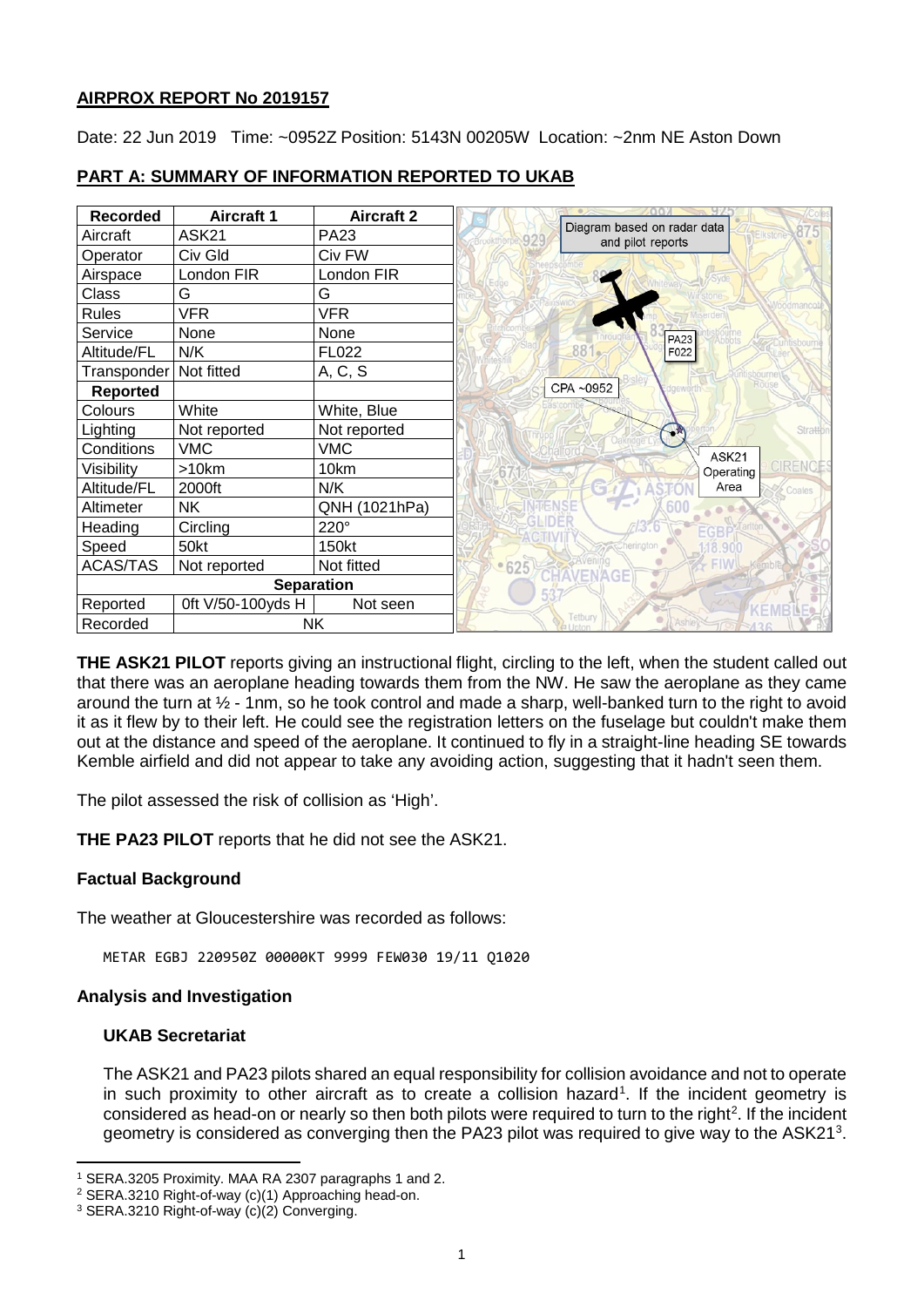A primary radar return is seen in the area of the Airprox for one radar sweep.

### **PA23 Operating Authority Comment**

They reviewed the information available and tried to see if they could reconstruct any flight paths. The PA23 carries mode S, and so is able to be seen on FlightRadar24 (FR24). However, due to the limitations of MLAT at lower levels, the track of the flight is not complete and ends approximately 1 min before the event. At 0950z, the position of the PA23 is recorded as tracking directly towards Aston Down on a southerly heading. They have assumed that the other aircraft involved in the event originated from the local Gliding Club, but this is just an assumption. No glider shows on FR24. They do not know if the gliders are equipped with FLARM or PowerFLARM, or whether, if so, the system was switched on. They are aware from talks given at regional airspace user groups that conspicuity systems are not always switched on in gliders in order to preserve battery life or even to disguise their position, either good thermals or during competitions. PowerFLARM detects Mode S transmissions, so would have made the PA23 visible to the glider. They have spoken to the pilot of the PA23. He was in communication with Bristol Radar during that section of the flight but does not know if he had contacted Bristol at the time of the reported event. He does not recall any traffic information being given regarding the presence of the glider, and states that Bristol just asked him to report leaving. The PA23 pilot has spoken to the task specialist, who was on the aircraft, and he has no recollection of any traffic information being passed.

### **Summary**

An Airprox was reported when an ASK21 and a PA23 flew into proximity at about 0952hrs on Saturday the 26<sup>th</sup> of June 2019. Both pilots were operating under VFR in VMC, the ASK21 pilot not in receipt of a service and the PA23 pilot in receipt of a Basic Service from Bristol.

### **PART B: SUMMARY OF THE BOARD'S DISCUSSIONS**

Information available consisted of reports from both pilots and radar photographs/video recordings. Relevant contributory factors mentioned during the Board's discussions are highlighted within the text in bold, with the numbers referring to the Contributory Factors table displayed in Part C.

The Board began by looking at the actions of the PA23 pilot. Some members thought he could have spoken to Aston as he approached but others commented that it is very difficult to contact all the agencies and airfields that a pilot transits past without it detracting from their lookout. That being said, he was probably not in contact with an ATS at the time of the incident and members thought that even if he had been in contact with Kemble he might have gained some situational awareness of Aston's activities **(CF1)**. Furthermore, it is doubtful that he would have received any specific Traffic Information from Bristol due to the glider's limited radar cross-section meaning that it was probably not displaying on the controller's radar **(CF2)**. Ultimately, members noted that the PA23 pilot did not see the ASK21 **(CF3)**, and the Board commented that this highlights the importance of a robust lookout that also mitigates any obscuration from the cockpit.

Turning to the actions of the ASK21 pilot, members noted that the student saw the PA23 at about ½ to 1nm and that the instructor was able to bank to the right to avoid the PA23 as it flew past **(CF4)**. Acknowledging that there was little else the glider pilot could do, some members wondered whether this would have materially increased separation given the closing speed.

The Board noted that the PA23 pilot's operating company had opined that had the ASK21 been fitted with PowerFLARM it would have alerted the pilot to the presence of the PA23. Although undoubtedly true, members also noted that the PA23 was also not fitted with any form of Electronic Warning System and would similarly have benefitted from the installation of PowerFLARM or similar. Members were keen to point out the benefits of all aircraft carrying both transponders and Electronic Warning Systems to increase pilots' situational awareness of other aircraft in their vicinity.